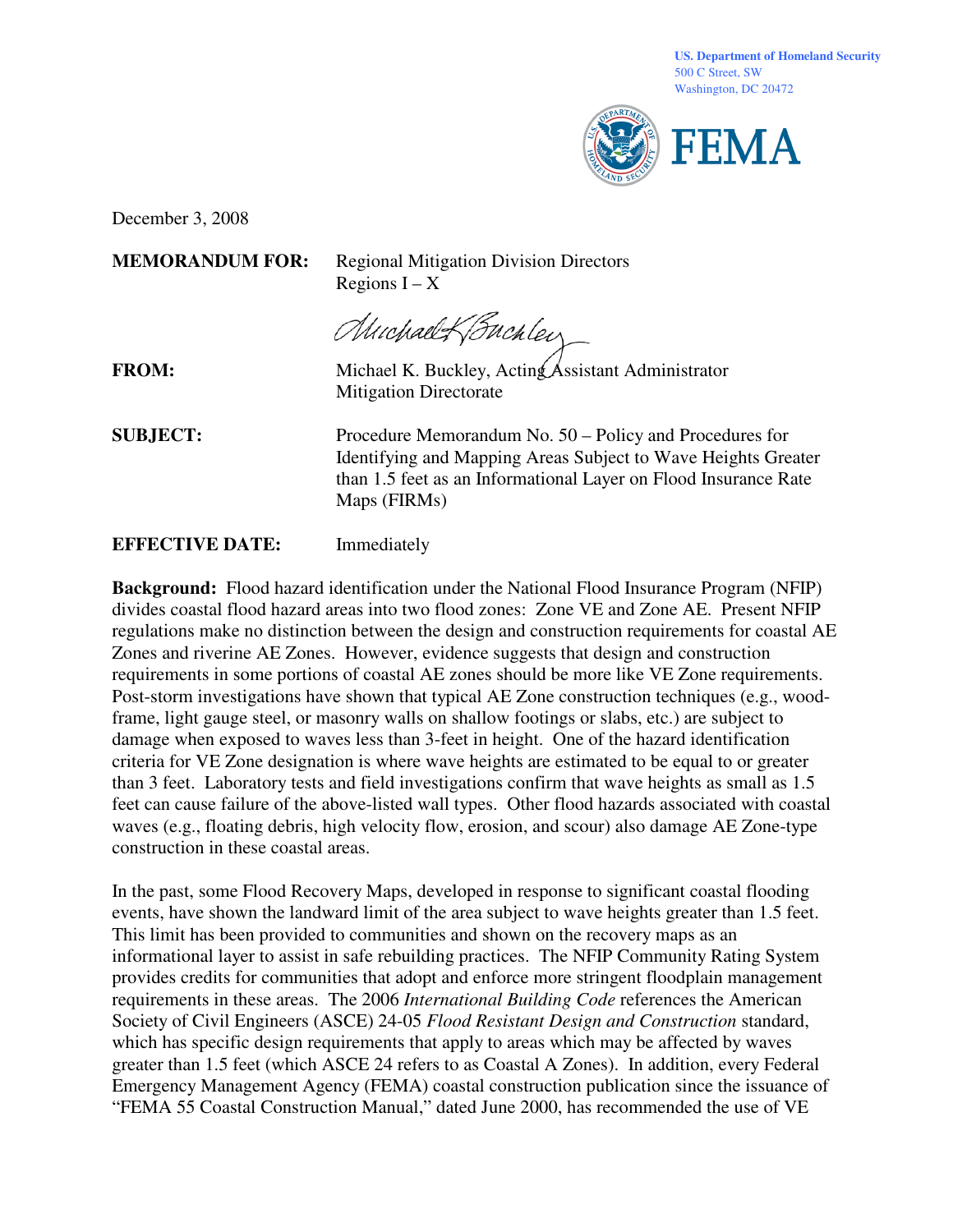Zone construction practices in areas subject to wave heights greater than 1.5 feet.

**Issue:** The AE Zone areas subject to wave heights between 1.5 and 3 feet are not differentiated from other AE Zone areas on FIRMs. Because it has been shown that typical AE Zone construction techniques are subject to damage when exposed to waves between 1.5 and 3 feet in height, this information has been provided to some communities during disaster recovery mapping to assist with mitigating these risks. FEMA Regional Offices, in coordination with State and local officials would benefit from the delineation of the landward limit of waves 1.5 feet in height as an informational layer on the FIRM.

**Action Taken:** For all new detailed coastal study starts in Fiscal Year 2009, the landward limit of waves 1.5 feet in height will be delineated on the FIRMs and included in the DFIRM database as an informational layer with no NFIP floodplain management requirements or special insurance ratings. Communities are encouraged but not required to adopt higher standards than the minimum NFIP requirements in these areas. The limit will be included on the preliminary FIRM; however, if a community does not want to delineate the limit on its final FIRMs, the community may provide a written request to their Regional Project Officer (RPO) with justification for such a request. All community requests to have the limit removed from the FIRM must be received prior to the issuance of the Letter of Final Determination. A community's NFIP eligibility and rates will not be affected if it opts not to include the limit on its final FIRMs. The limit will be included in the DFIRM database regardless of whether it is shown on the printed FIRM.

The attachment to this memorandum provides Mapping Partners with guidance for determining the limit of the area exposed to wave heights greater than 1.5 feet during the base (1-percentannual-chance) flood during the development of updated flood hazard information. The attached guidance can be applied to open coast and sheltered water shorelines subject to wave propagation. This attachment provides graphic specifications for identifying the landward limit of this area on the FIRM. Also included is explanatory information to be included in the Notes To Users on the FIRM and in the Flood Insurance Study.

cc: See Distribution List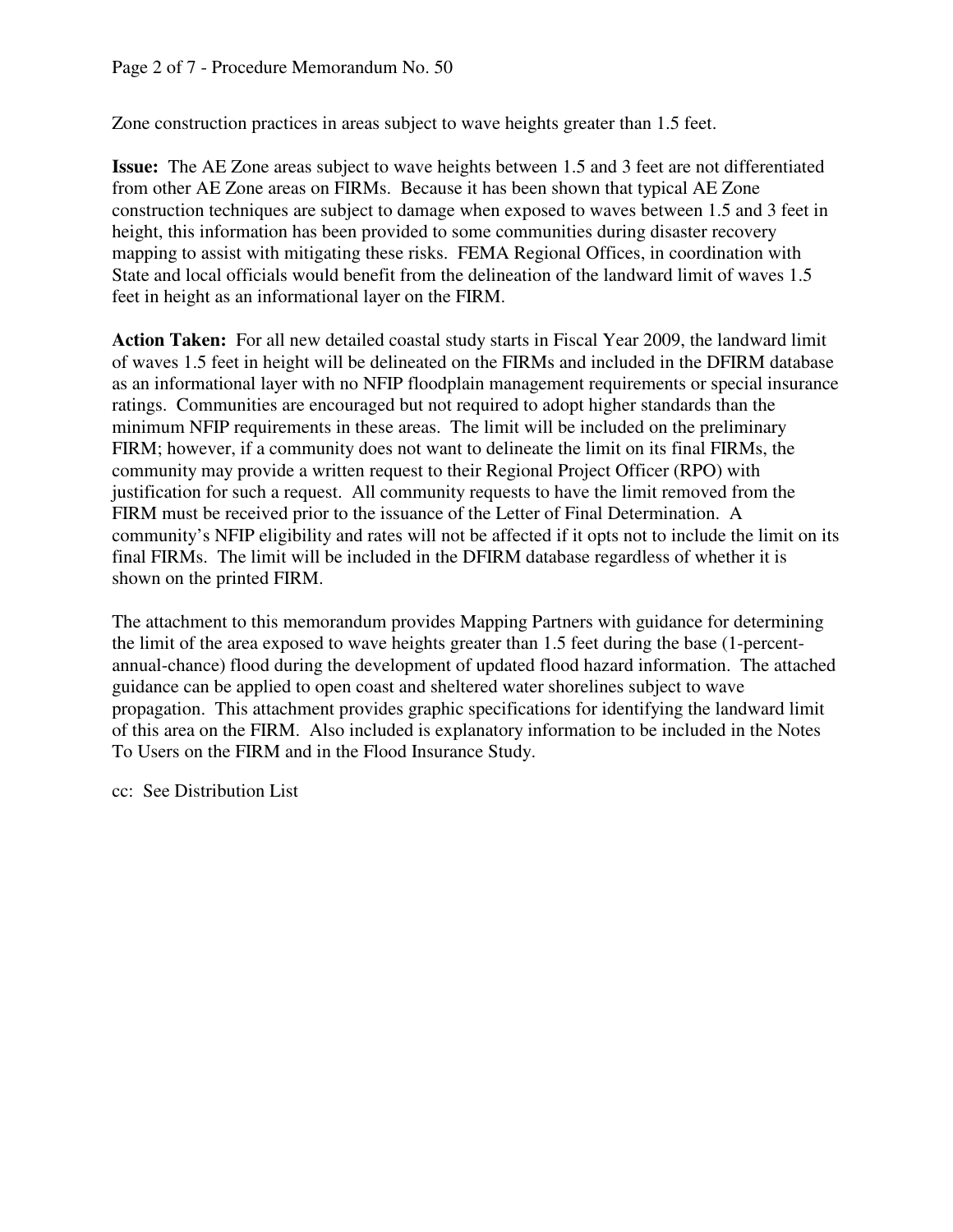Page 3 of 7 - Procedure Memorandum No. 50

**Distribution List** (electronic distribution only):

Office of the Mitigation Directorate, Acting Assistant Administrator

Risk Reduction Division, Mitigation Directorate

Risk Analysis Division, Mitigation Directorate

Risk Insurance Division, Mitigation Directorate

Federal Insurance and Mitigation Divisions in FEMA Regional Offices

Office of Legislative Affairs

Office of Chief Counsel

National Service Provider

Systems Engineering and Technical Assistance Contractor

Map Service Center

Cooperating Technical Partners

FEMA Contractors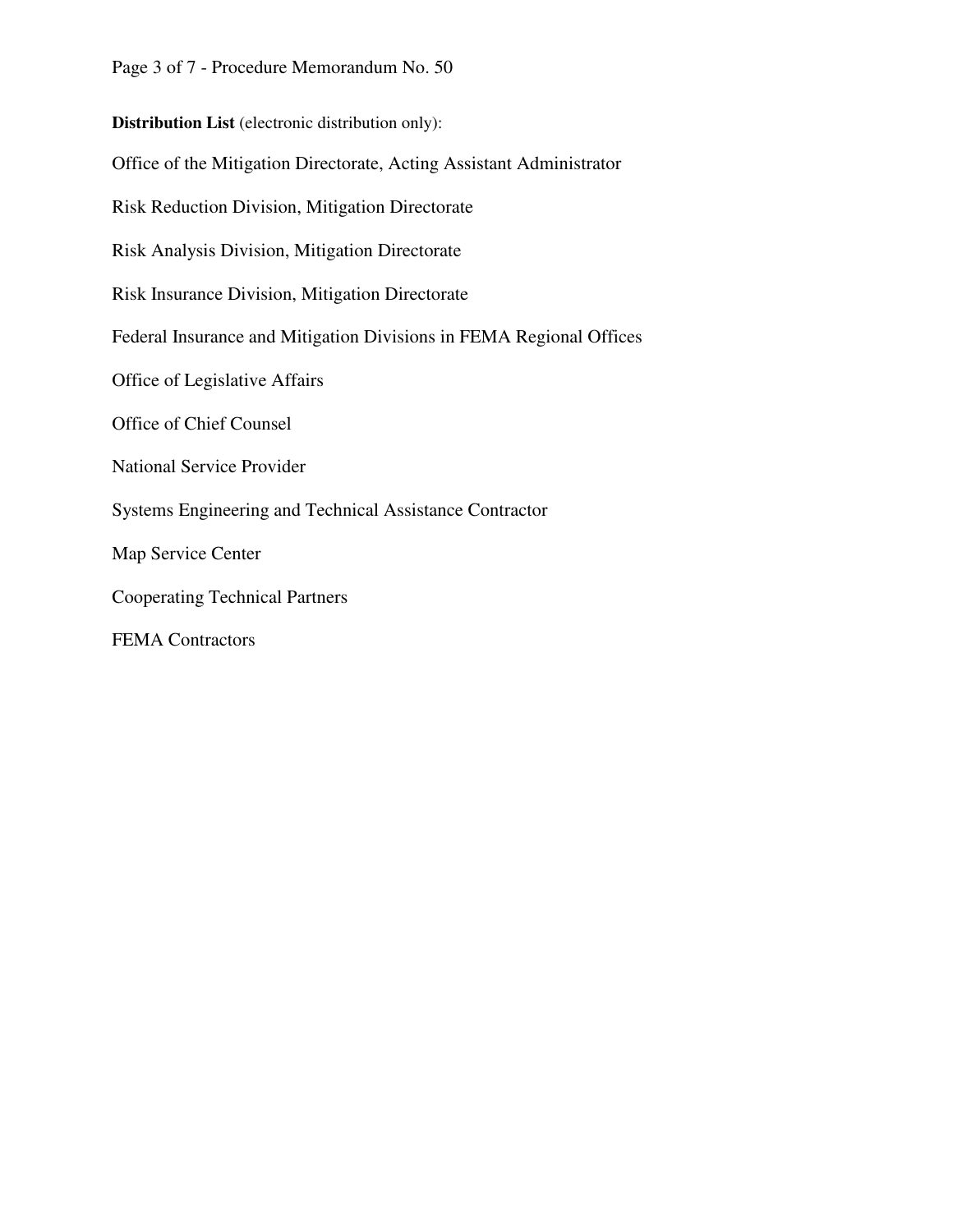## **ATTACHMENT Delineation of the Limit of Moderate Wave Action**

#### **Introduction**

In coastal areas, Zone AE, one of the Special Flood Hazard Area (SFHA) designations, may be subdivided by a limit of moderate wave action boundary at the landward extent of the propagation of waves higher than 1.5 feet. Damages to structures from wave heights between 1.5 and 3 feet are similar to, but less severe than, those in areas where wave heights are greater than 3 feet, typically designated as Zone VE on the FIRM. Damages to structures from wave heights less than 1.5 feet are more similar to those in riverine or lacustrine floodplains.

The inland limit of the area affected by waves greater than 1.5 feet is called the Limit of Moderate Wave Action (LiMWA). A simplified method for identifying the LiMWA is based on the established criteria for mapping coastal Base Flood Elevations (BFEs) described in the Federal Emergency Management Agency's *Guidelines and Specifications for Flood Hazard Mapping Partners,* Appendix D: "Guidance for Coastal Flooding Analyses and Mapping." In areas where the predominant coastal flood hazard is overland wave propagation, the BFE for both AE and VE Zones is determined by the stillwater elevation and wave setup plus a wave height component.

## **Mapping**

The National Academy of Sciences (1977) recommended approximating the wave crest elevation for Flood Insurance Studies as 70 percent of the controlling wave height above the mean water (stillwater including wave setup) elevation; this recommendation is incorporated into FEMA's overland wave propagation model, Wave Height Analysis for Flood Insurance Studies (WHAFIS). Therefore, for a 1.5-foot controlling wave height, the wave crest elevation is approximately 1.0 foot (0.7 x 1.5 feet) above the mean water elevation. As such, the limit of the 1.5-foot wave occurs where the wave crest is approximately 1 foot above the mean water elevation. This location is indicated in the WHAFIS model output along each transect; however, the Mapping Partner will need to interpolate between transects according to coastal flood hazard mapping procedures found in Appendix D. In areas where the topography is sufficiently steep and the width of Zone AE is too narrow to be subdivided by the LiMWA, it may be necessary to locate the LiMWA immediately seaward of the limit of the base floodplain boundary.

Laboratory tests led to different conclusions for areas affected by wave runup. In areas where wave runup elevations dominate over wave heights, such as areas with steeply sloped beaches, bluffs, and/or shore-parallel flood protection structures, there is no evidence to date of significant damage to residential structures by runup depths less than 3 feet. As such, there is no need to delineate the limit of the 1.5-foot wave in areas where wave runup elevations dominate. However, it is not uncommon for coastal study reaches to alternate between wave runupdominated and wave height-dominated flood hazard areas, and a procedure for delineating a continuous and easily understandable LiMWA in these areas has been developed.

To aid end-user understanding and application of the LiMWA, it may be advantageous for the Mapping Partner to continue the LiMWA across runup-dominated areas. In these situations, the LiMWA should be placed immediately landward of the mapped VE/AE Zone boundary.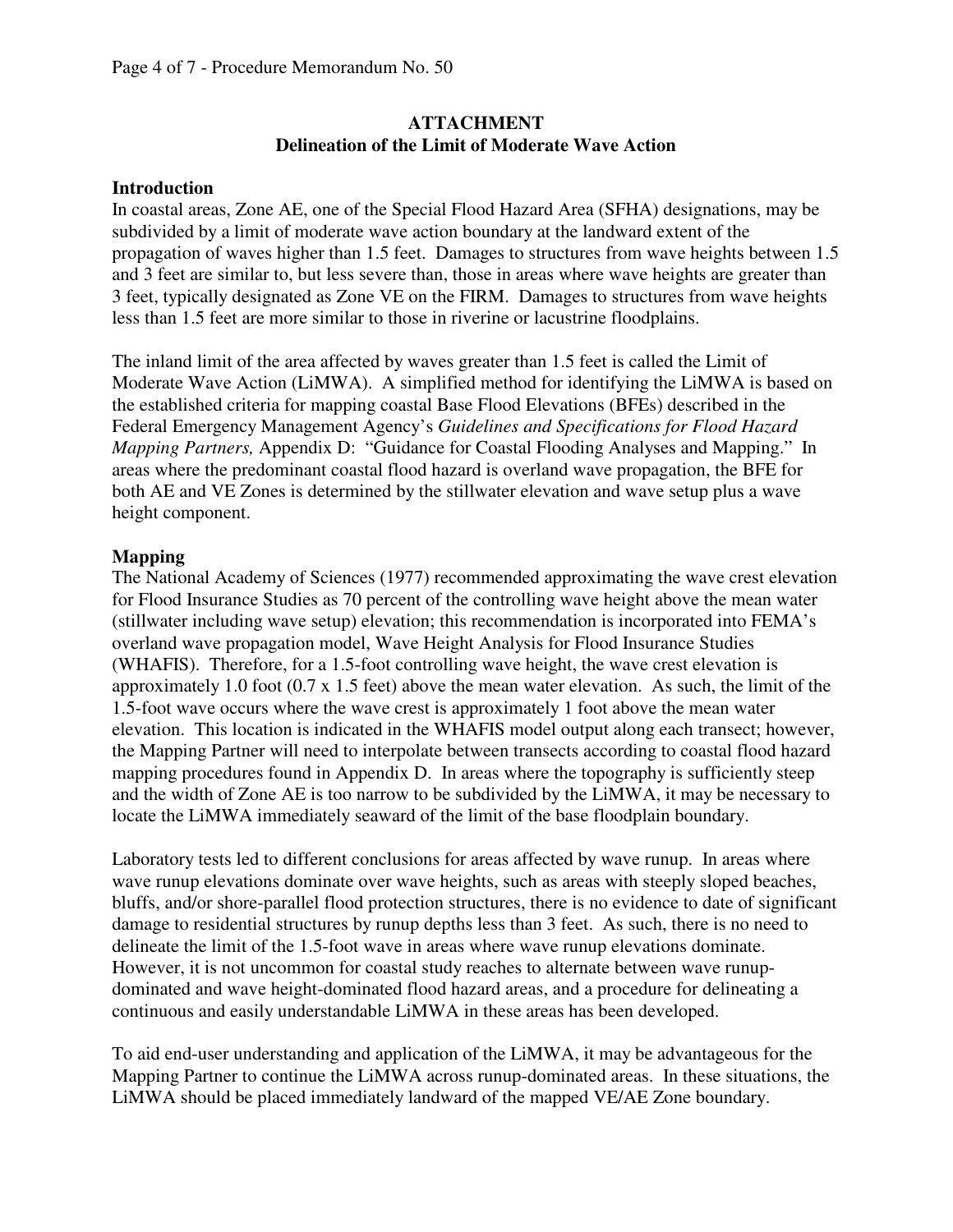Similarly, if coastal study reaches alternate between wave height-dominated flood hazard areas and areas where the VE Zone designation is based on the presence of a primary frontal dune or wave overtopping, the Mapping Partner will delineate the LiMWA immediately landward of the mapped VE/AE Zone Boundary. However, if a Zone X is mapped immediately landward of the Zone VE, the LiMWA should not be extended through the Zone X.

Graphically, the LiMWA will be a boundary distinguished by a distinctive pattern of dots.

| Example                                 | Feature                   | Specification                  |
|-----------------------------------------|---------------------------|--------------------------------|
|                                         | Limit of Moderate Wave    | Dashed white line, 0.0183" in  |
|                                         | <b>Action Delineation</b> | line weight, with three dashes |
|                                         |                           | between two-dot clusters.      |
|                                         |                           | Dot diameter 0.0764", with     |
|                                         |                           | spacing of 2 points between    |
|                                         |                           | dots within each cluster.      |
| LIMIT OF MODERATE<br><b>WAVE ACTION</b> | Limit of Moderate Wave    | 10 Pt. Arial, ALL CAPS         |
|                                         | <b>Action Label</b>       |                                |

A new line layer will be added to the Digital Flood Insurance Rate Map (DFIRM) Database to accommodate the LiMWA features. This Standard DFIRM Database layer, S\_LiMWA, contains the following elements.

LIMWA ID R E Primary key for table lookup. Assigned by table creator. SOURCE CIT R E Source Citation. Abbreviation used in the metadata file when describing the source information for the S\_LiMWA table.

The LiMWA will be identified in the DFIRM legend as "Limit of Moderate Wave Action" (Figure 1). A note will be added to the Notes To Users on the DFIRM panel to explain the LiMWA boundary. The note will be printed only on the panels where the feature appears. There is no specific priority order for the listing of the note. The note will be as follows:

The AE Zone category has been divided by a **Limit of Moderate Wave Action (LiMWA)**. The LiMWA represents the approximate landward limit of the 1.5-foot breaking wave. The effects of wave hazards between the VE Zone and the LiMWA (or between the shoreline and the LiMWA for areas where VE Zones are not identified) will be similar to, but less severe than those in the VE Zone.

The following is an example FIRM that has the LiMWA delineated. The area shown in Plot "a" shows the delineation of the LiMWA in a region where the predominant coastal flood hazard is overland wave propagation. Plot "b" shows delineation of the LiMWA in a region where the predominant coastal flood hazard is wave runup.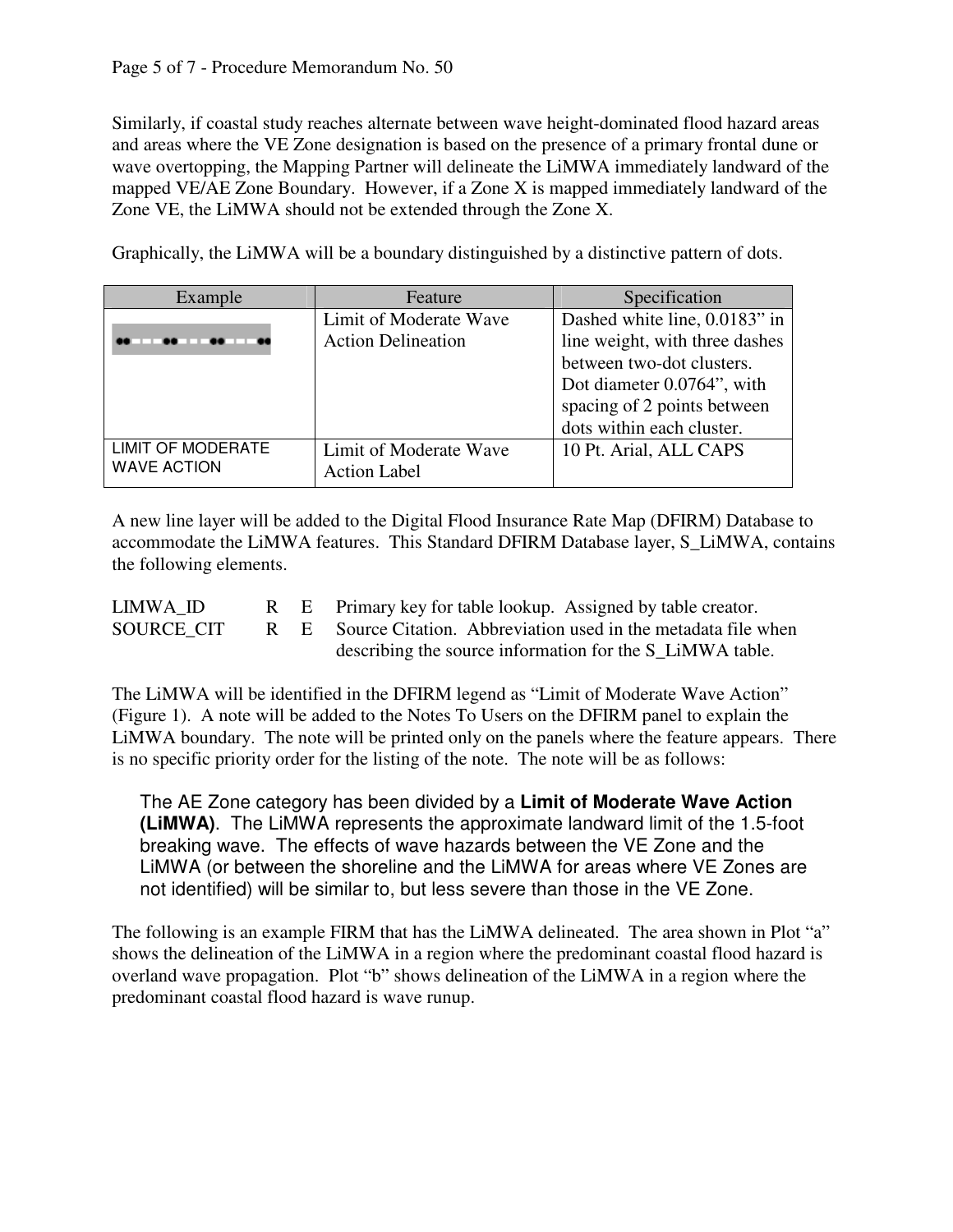

Figure 1. Sample plots of a FIRM with the Limit of Moderate Wave Action (LiMWA) delineated and the relevant entries in the Legend and Notes to Users.

# **FIS Standard Language**

It has been shown in laboratory tests and observed in field investigations that wave heights as little as 1.5 feet can cause damage to and failure of typical Zone AE construction. Therefore, for advisory purposes only, a Limit of Moderate Wave Action (LiMWA) boundary has been added in coastal areas subject to wave action. The LiMWA represents the approximate landward limit of the 1.5-foot breaking wave.

The effects of wave hazards in the Zone AE between the Zone VE (or shoreline in areas where VE Zones are not identified) and the limit of the LiMWA boundary are similar to, but less severe than, those in Zone VE where 3-foot breaking waves are projected during a 1-percent-annualchance flooding event.